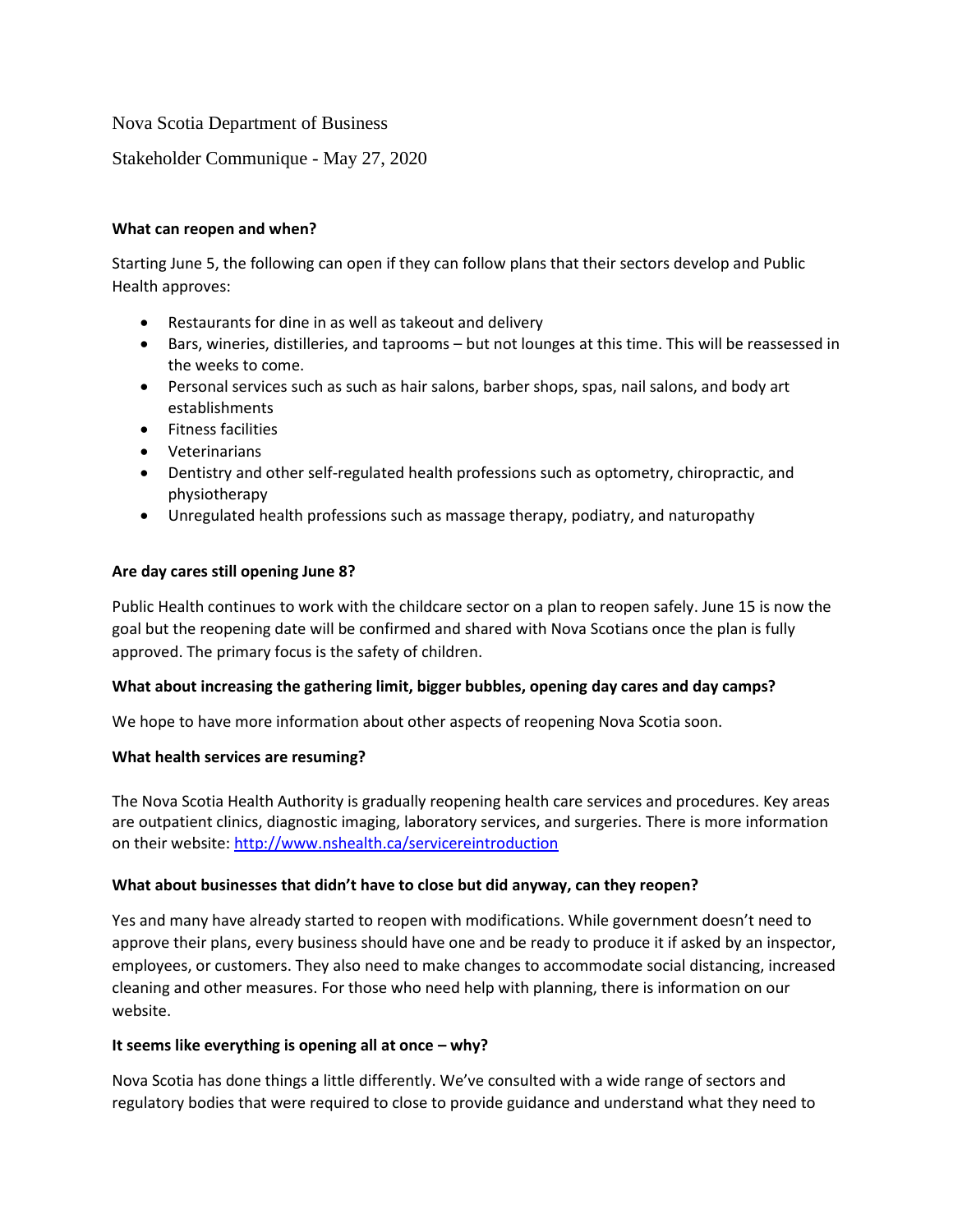reopen safely. If they are ready, can reopen safely and have approved plans, they can reopen on June 5. We will be keeping a close eye on how things are going to ensure we don't have a spike in virus rates.

### **Where can I find out what to expect when I go to a business? How do I know what their plan is?**

You should contact the business to ask what to expect. Many businesses will be following plans developed by their industry associations. Some will have their own plans.

## **Why are you letting businesses develop their own plans? They aren't public health experts.**

Businesses know their operations better than we do. Their sector associations are taking our guidance, applying it to their individual situations, and submitting their plans for approval. For those that weren't required to close under the public health order, we have information on our website to help them with planning. While government doesn't need to approve those plans, every business should have one and be ready to produce it if asked by an inspector, employees, or customers.

### **What kinds of public health protocols do businesses need to follow in order to reopen?**

The rule for physical distancing (2 metres/6 feet) remains in place. Businesses, workplaces, and other organizations need to find ways to respect that. If a business is too small to ensure 2 metres distance between people, then the gathering limit applies.

There are some exceptions to the physical distancing rule, like getting a haircut. In those cases, the industry plans need to detail how they will do these kinds of activities safely.

All businesses, workplaces, and other organizations should increase cleaning, especially high touch surfaces and washrooms.

# **What guidance have you given industries to develop their plans?**

Through our consultations, we discussed the different situations in different industries and what steps they might take to respect physical distancing and operate safely. With that guidance, industries are developing their plans and submitting them for approval. They are looking at things like work schedules, shared equipment, crowd control, and protective equipment for employees like masks and plexiglass dividers.

### **What's an example of an industry with a good plan?**

One example is the Restaurant Association of Nova Scotia. Their plan includes measures like operating at 50% of their seating capacity and ensuring 2 metres/6 feet between tables/booths/single seats. Also, they will ensure each group/table of patrons does not exceed the gathering limit.

# **What about businesses that don't have an industry association? Did you consult with them? How will they know how to develop a plan?**

We aren't able to consult with individual businesses but we have information online to help them develop their plans. We will be adding more in the coming days.

### **I'm trying to reopen a business/workplace/organization. What should I include in my plan?**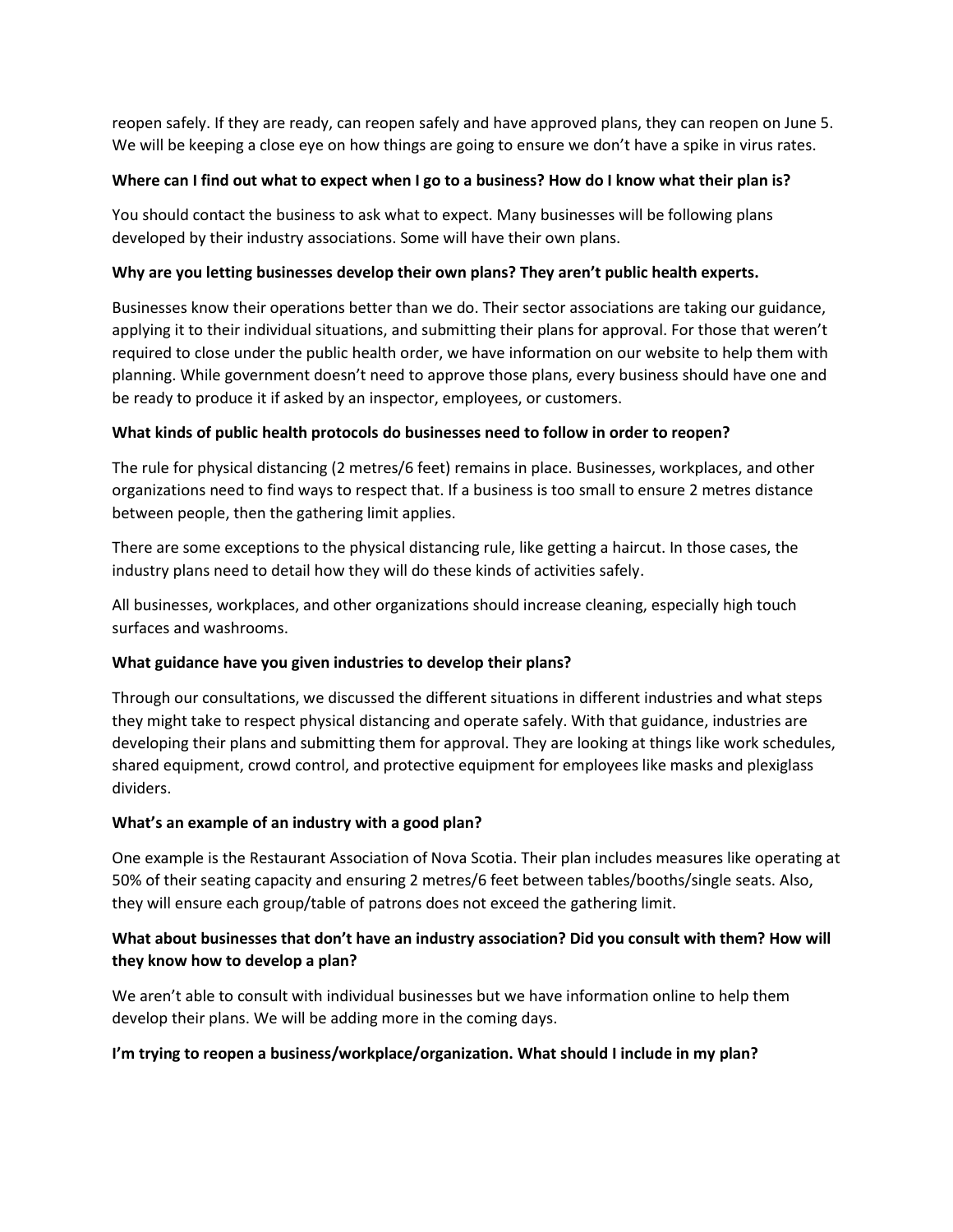If you're in an industry that has an association, check with them first to find out if they have a plan for your industry. If not, there is information online [\(https://novascotia.ca/reopening-nova-scotia/\)](https://novascotia.ca/reopening-nova-scotia/). Also, here are some things to consider, depending on the nature of the setting you are in:

- Support people with their personal measures (e.g. handwashing/sanitizer, tissues/waste baskets, public washrooms, shower before entering swimming pool)
- Support physical distancing with measures such as limiting the number of people, floor markings, telework, live streaming
- Use non-medical masks when physical distancing cannot be maintained
- Use PPE in the workplace as determined based on a risk assessment by an employer or individual
- Screen/assess for symptoms of COVID-19 (active or passive)
- Use physical barriers (e.g., plexiglass) when physical distancing cannot be maintained
- Increase cleaning (washrooms, common spaces, high-touch surfaces, shared equipment)
- Consider no touch options for bathrooms
- Increase ventilation such as keeping doors and windows open where possible
- Increase protective measures for vulnerable populations such as retail hours just for seniors
- Consider managing merchandise with fewer items available for display/touching. Frequently clean items that are on display
- Keep a record of clients' appointments
- Replace items that customers would often shared with single-use items (e.g., menus)
- Avoid or manage lineups where possible
- Consider doing outdoor business where feasible (e.g., sidewalk sales)
- Keep the environment quiet so people don't have to raise their voices to be heard
- Offer hand sanitizer, tissues, and waste baskets in highly visible places

### **Which business sectors did you consult with?**

- Retail Council of Canada
- Restaurants Canada
- Cosmetology Association of Nova Scotia
- Black Beauty Culture Association of NS
- Nova Scotia Registered Barbers Association
- Tourism Industry Association of Nova Scotia
- Campground Association of Nova Scotia
- Atlantic Lottery Corporation
- Halifax and Sydney chambers of commerce
- Greater Halifax Partnership
- Cape Breton Partnership
- Wineries and craft breweries
- Crown corporations: Innovacorp, Develop NS, NSBI, Events East

### **What health sectors did you consult with?**

- Regulated Health Profession Network
- Numerous dental associations